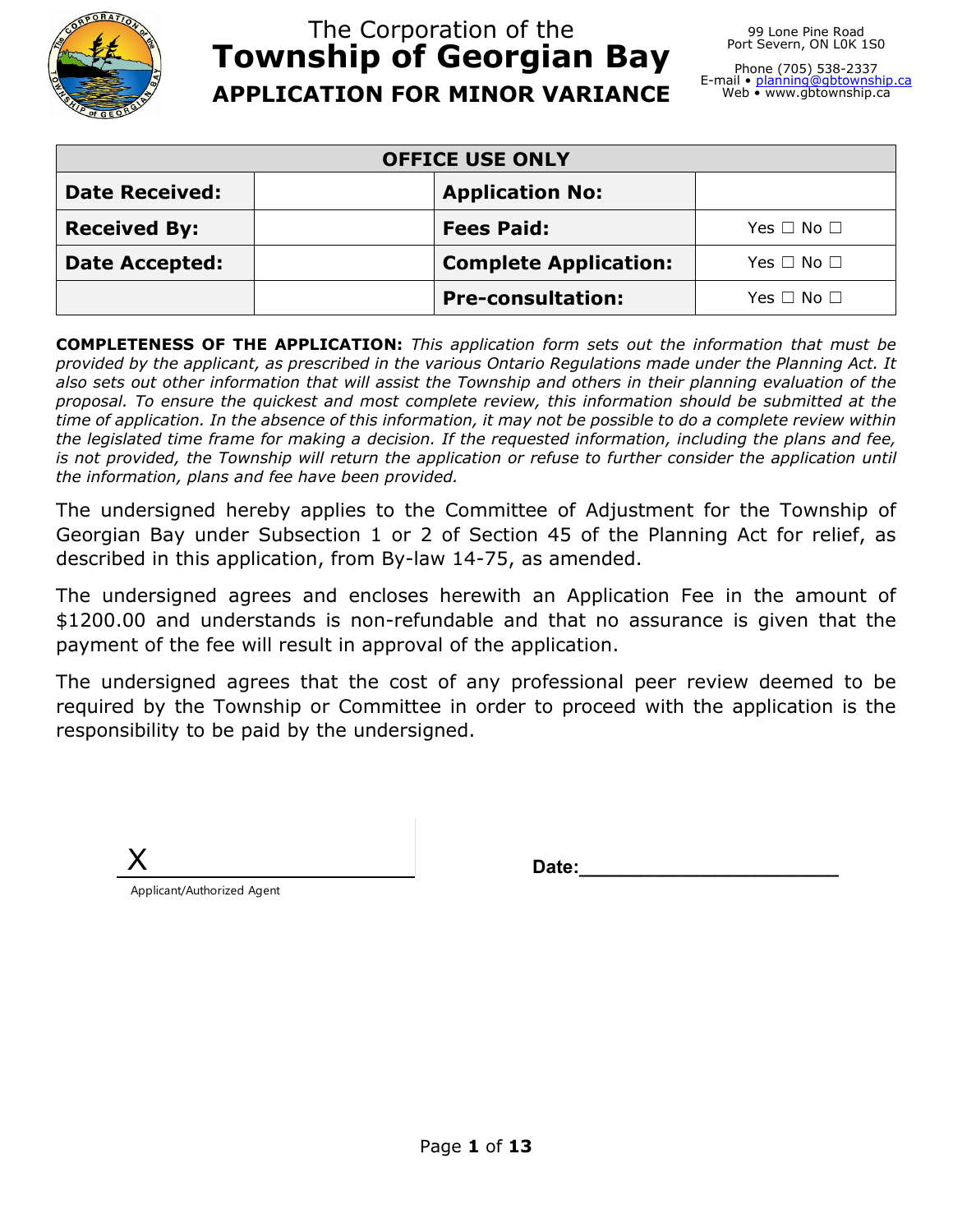### *Please ensure to complete this application in its entirety and submit any additional information that may have been identified as required through the pre-consultation process.*

| 1. Applicant:                                                                                                                                                                       |  |                                                                                                                                                                                                                                                             |  |
|-------------------------------------------------------------------------------------------------------------------------------------------------------------------------------------|--|-------------------------------------------------------------------------------------------------------------------------------------------------------------------------------------------------------------------------------------------------------------|--|
| <b>Name</b>                                                                                                                                                                         |  |                                                                                                                                                                                                                                                             |  |
| <b>Mailing Address</b>                                                                                                                                                              |  |                                                                                                                                                                                                                                                             |  |
| Telephone No.                                                                                                                                                                       |  |                                                                                                                                                                                                                                                             |  |
| <b>Email Address</b>                                                                                                                                                                |  |                                                                                                                                                                                                                                                             |  |
| 2. Agent (if applicable):                                                                                                                                                           |  | Note all correspondence, notices, etc. initiated by Council or Committee with respect to<br>this application, will be directed to the applicant's agent noted above, except where no<br>agent is employed, then it will be directed to the owner/applicant. |  |
| Name                                                                                                                                                                                |  |                                                                                                                                                                                                                                                             |  |
| Mailing Address                                                                                                                                                                     |  |                                                                                                                                                                                                                                                             |  |
| Telephone No.                                                                                                                                                                       |  |                                                                                                                                                                                                                                                             |  |
| <b>Email Address</b>                                                                                                                                                                |  |                                                                                                                                                                                                                                                             |  |
| 3. Subject Lands:                                                                                                                                                                   |  |                                                                                                                                                                                                                                                             |  |
| Municipality                                                                                                                                                                        |  |                                                                                                                                                                                                                                                             |  |
| Legal Description                                                                                                                                                                   |  |                                                                                                                                                                                                                                                             |  |
| <b>Civic Address</b>                                                                                                                                                                |  |                                                                                                                                                                                                                                                             |  |
| Yes $\Box$ No $\Box$                                                                                                                                                                |  | Is there currently a BLUE 911 number sign location on the property?                                                                                                                                                                                         |  |
| If no, you are required to purchase a sign and post it on your property prior to the processing<br>of this application. You can purchase a sign at the Township office for \$40.00. |  |                                                                                                                                                                                                                                                             |  |
|                                                                                                                                                                                     |  | <b>Lot Dimensions</b>                                                                                                                                                                                                                                       |  |
| Frontage (m)                                                                                                                                                                        |  |                                                                                                                                                                                                                                                             |  |
| Depth (m)                                                                                                                                                                           |  |                                                                                                                                                                                                                                                             |  |
| Area (ha)                                                                                                                                                                           |  |                                                                                                                                                                                                                                                             |  |
| <b>Access</b>                                                                                                                                                                       |  |                                                                                                                                                                                                                                                             |  |
| Provincial Highway □                                                                                                                                                                |  |                                                                                                                                                                                                                                                             |  |
| Municipal Road (All Season) □                                                                                                                                                       |  |                                                                                                                                                                                                                                                             |  |
| Municipal Road (Seasonal) □                                                                                                                                                         |  |                                                                                                                                                                                                                                                             |  |
| Right-of-Way □                                                                                                                                                                      |  |                                                                                                                                                                                                                                                             |  |
| Water Access Only □                                                                                                                                                                 |  |                                                                                                                                                                                                                                                             |  |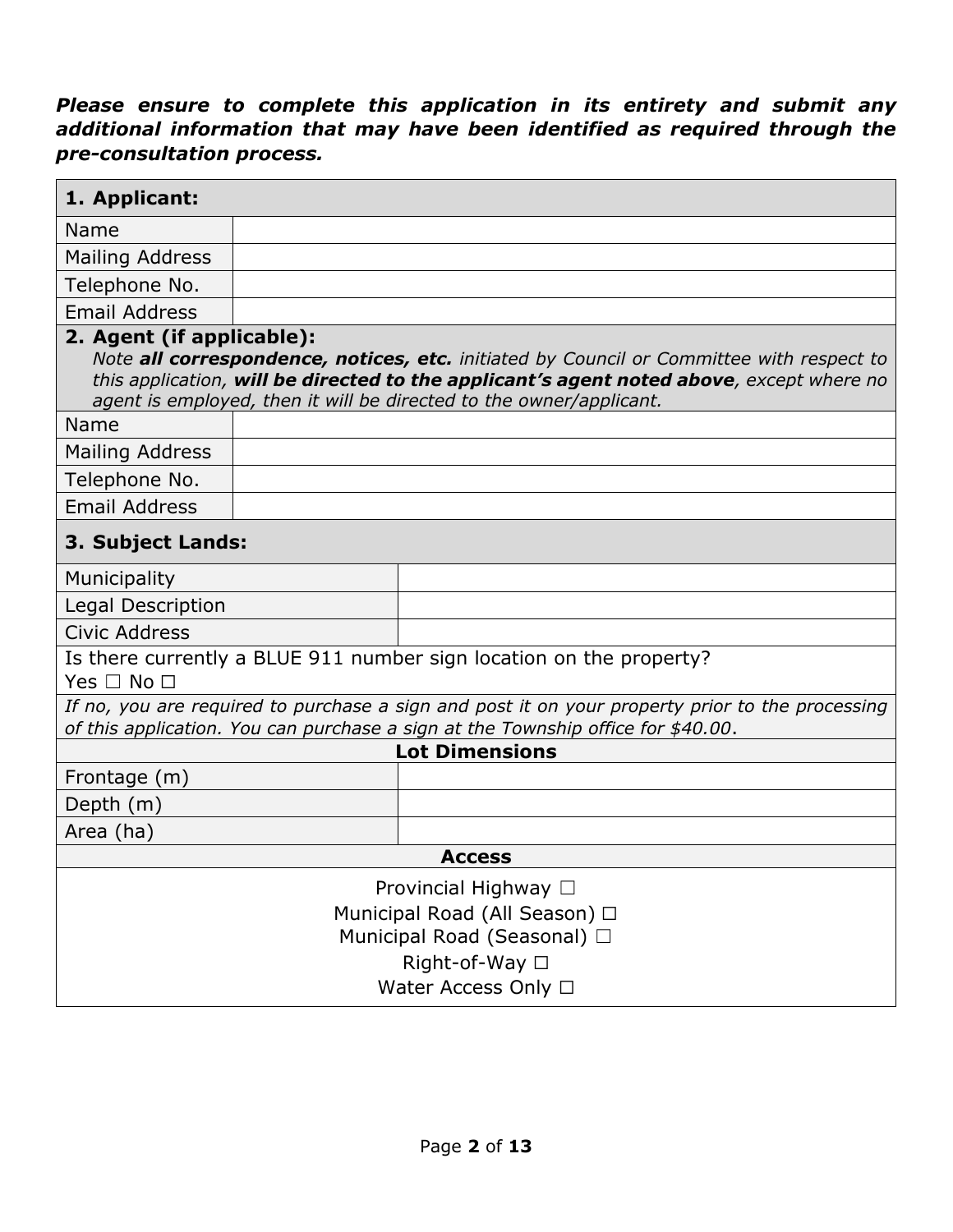*If access to the subject land is by water only, please identify the parking and docking facilities used or to be used and the approximate distance of these facilities from the subject land and the nearest public road.*

#### **Water Service**

Municipal Service □

Privately Owned & Operated Individual or Communal Well □

Lake or Other Waterbody □

#### **Sewage Service**

Municipal Service □

Privately Owned & Operated Individual or Communal Septic System □

Privy or Other Means □

#### **Storm Drainage**

Sewers □

Ditches/Swales □ Other Means □

# **Are the subject lands the subject of an application under the** *Act* **for approval of a Plan of Subdivision or Consent?**

Yes □ No □

### **If yes, please provide the following:**

**File No.: Status:**

## **Have the subject lands ever been the subject of an application under Section 45 (Minor Variance) of the** *Act***?**

Yes □ No □

## **Date that the subject lands were acquired by the current owner:**

### **4. Planning Information:**

Township Official Plan Designation

District Official Plan Designation

#### Zoning

Surrounding Land Uses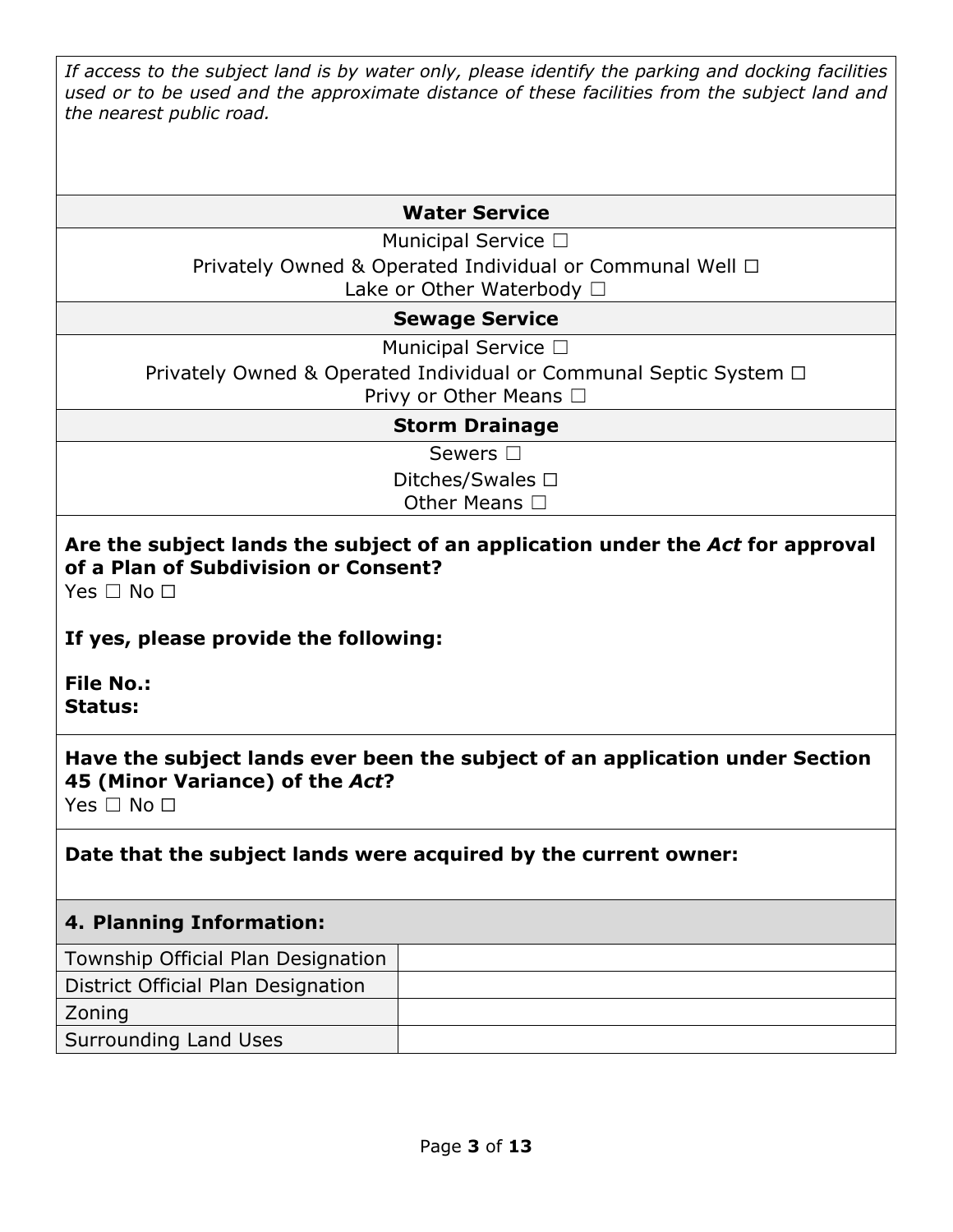### **South Georgian Bay Lake Simcoe Source Protection Plan**

Is the subject land within a Wellhead Protection Area (WHPA), and Issue Contributing Area (ICA) or an Intake Protection Zone (IPZ)?

Yes □ No □

If yes, identify the WHPA/ICA/IPZ:

If yes, do you have an approved Risk Management Plan (RMP) and/or a Section Fifty Nine (59) Notice to Proceed from the Risk Management Official (RMO)? (Please attach)

Yes □ No □

#### **5. Nature & Extent of the relief from the Zoning By-Law:**

*Please identify which Section(s)/Provision(s) of the Zoning By-law that relief is being requested from and what the request is.*

|   | <b>Section</b>                                                 | <b>Provision</b>           |
|---|----------------------------------------------------------------|----------------------------|
|   | <i>i.e.</i> 6.3 Shoreline Residential Zone Lot<br>Requirements | X metre Front Yard Setback |
|   |                                                                |                            |
| າ |                                                                |                            |
| 3 |                                                                |                            |
|   |                                                                |                            |

#### **6. Reason(s) why the proposed use cannot comply with the provision(s) of the Zoning By-Law.**

| <b>Requested Variance</b>                                            | Rationale                                                       |  |
|----------------------------------------------------------------------|-----------------------------------------------------------------|--|
|                                                                      |                                                                 |  |
| 2                                                                    |                                                                 |  |
| 3                                                                    |                                                                 |  |
| $\overline{4}$                                                       |                                                                 |  |
| 7. Existing uses of the subject lands:                               | Please describe the existing uses present on the subject lands. |  |
|                                                                      |                                                                 |  |
|                                                                      |                                                                 |  |
| How long have the uses indicated above existed on the subject lands? |                                                                 |  |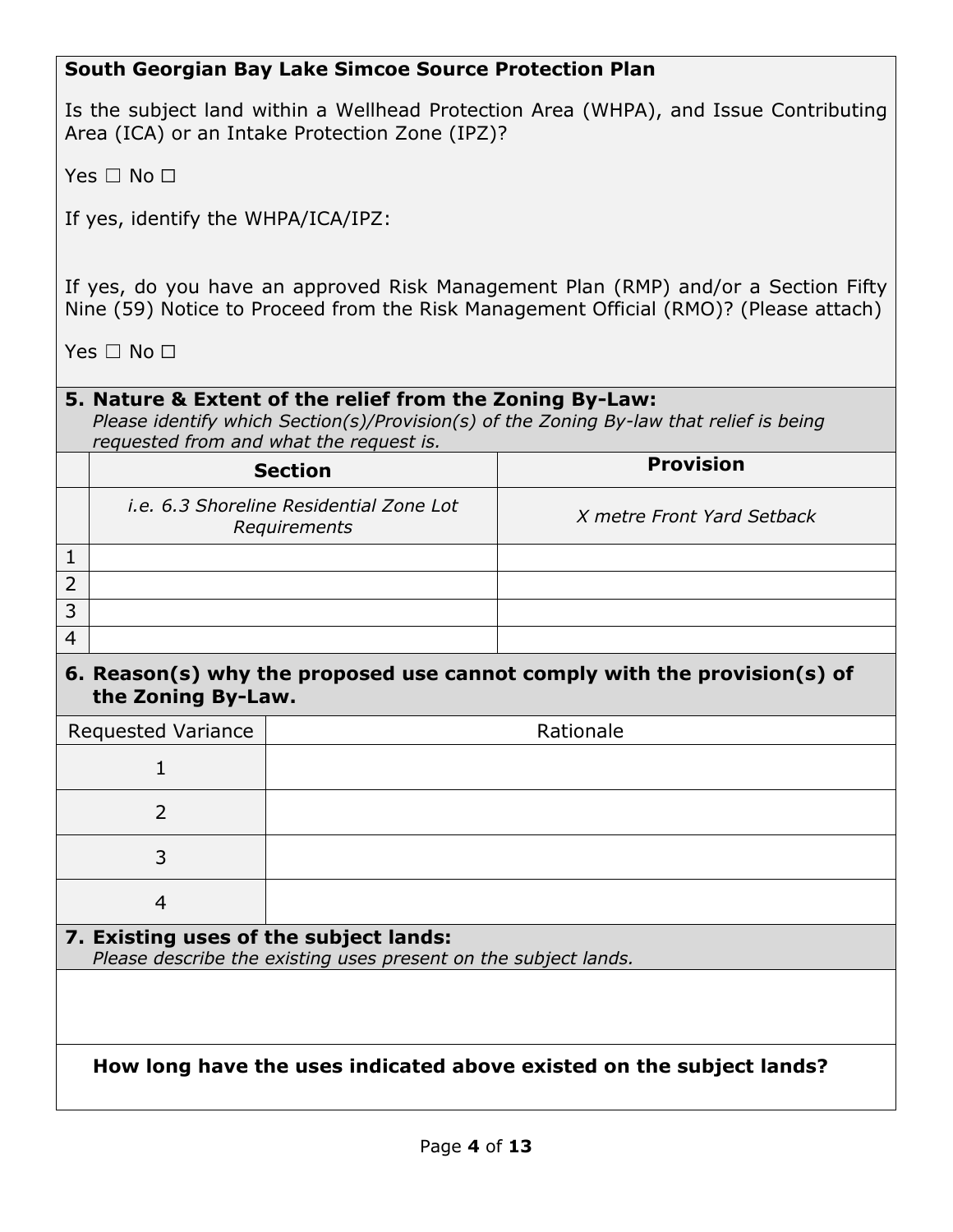**Are there any existing buildings or structures on the subject lands?** Yes □ No □

| If yes, please identify the following: |                               |                               |  |  |
|----------------------------------------|-------------------------------|-------------------------------|--|--|
| <b>Existing Building No. 1:</b>        |                               |                               |  |  |
| <b>Year Built:</b>                     |                               |                               |  |  |
|                                        |                               | <b>Front Yard Setback</b>     |  |  |
| Setbacks (m)                           |                               | <b>Rear Yard Setback</b>      |  |  |
|                                        |                               | <b>Interior Yard Setbacks</b> |  |  |
|                                        |                               | <b>Exterior Yard Setback</b>  |  |  |
| Building Height (m)                    |                               |                               |  |  |
| Ground Floor Area (m2)                 |                               |                               |  |  |
| Gross Floor Area (m2)                  |                               |                               |  |  |
| Width (m)                              |                               |                               |  |  |
| Length $(m)$                           |                               |                               |  |  |
| Number of Stories                      |                               |                               |  |  |
| <b>Existing Building No. 2:</b>        |                               |                               |  |  |
| <b>Year Built:</b>                     |                               |                               |  |  |
|                                        |                               | <b>Front Yard Setback</b>     |  |  |
|                                        | <b>Rear Yard Setback</b>      |                               |  |  |
| Setbacks (m)                           | <b>Interior Yard Setbacks</b> |                               |  |  |
|                                        | <b>Exterior Yard Setback</b>  |                               |  |  |
| Building Height (m)                    |                               |                               |  |  |
| Ground Floor Area (m2)                 |                               |                               |  |  |
| Gross Floor Area (m2)                  |                               |                               |  |  |
| Width (m)                              |                               |                               |  |  |
| Length $(m)$                           |                               |                               |  |  |
| <b>Number of Stories</b>               |                               |                               |  |  |
| <b>Existing Building No. 3:</b>        |                               |                               |  |  |
| <b>Year Built:</b>                     |                               |                               |  |  |
|                                        |                               | <b>Front Yard Setback</b>     |  |  |
|                                        |                               | <b>Rear Yard Setback</b>      |  |  |
| Setbacks (m)                           |                               | <b>Interior Yard Setbacks</b> |  |  |
|                                        | <b>Exterior Yard Setback</b>  |                               |  |  |
| Building Height (m)                    |                               |                               |  |  |
| Ground Floor Area (m2)                 |                               |                               |  |  |
| Gross Floor Area (m2)                  |                               |                               |  |  |
| Width (m)                              |                               |                               |  |  |
| Length $(m)$                           |                               |                               |  |  |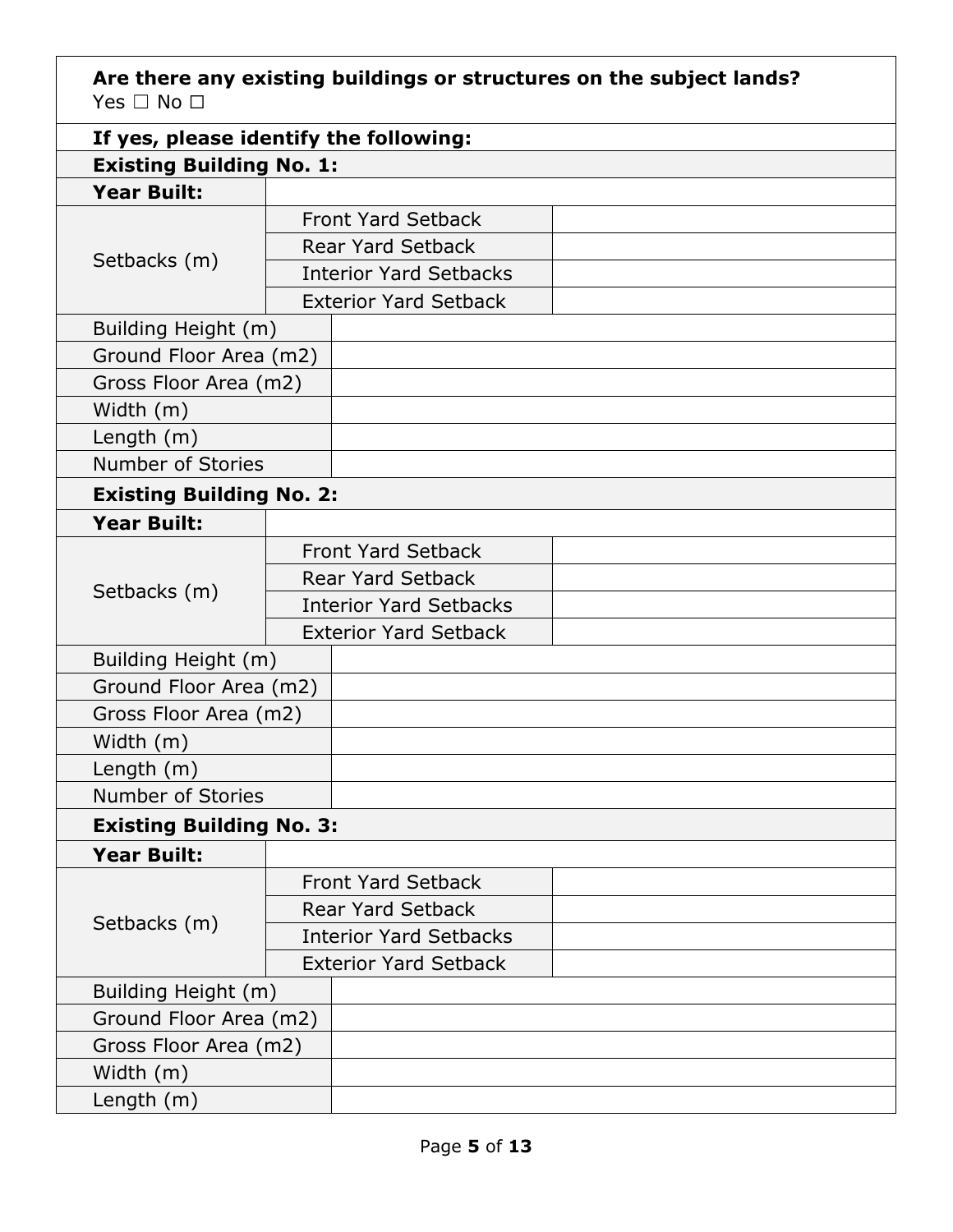| <b>Number of Stories</b>               |  |                                                         |                                                                           |  |
|----------------------------------------|--|---------------------------------------------------------|---------------------------------------------------------------------------|--|
| <b>Existing Building No. 4:</b>        |  |                                                         |                                                                           |  |
| <b>Year Built:</b>                     |  |                                                         |                                                                           |  |
|                                        |  | <b>Front Yard Setback</b>                               |                                                                           |  |
|                                        |  | <b>Rear Yard Setback</b>                                |                                                                           |  |
| Setbacks (m)                           |  | <b>Interior Yard Setbacks</b>                           |                                                                           |  |
|                                        |  | <b>Exterior Yard Setback</b>                            |                                                                           |  |
| Building Height (m)                    |  |                                                         |                                                                           |  |
| Ground Floor Area (m2)                 |  |                                                         |                                                                           |  |
| Gross Floor Area (m2)                  |  |                                                         |                                                                           |  |
| Width (m)                              |  |                                                         |                                                                           |  |
| Length $(m)$                           |  |                                                         |                                                                           |  |
| <b>Number of Stories</b>               |  |                                                         |                                                                           |  |
| 8. Proposed uses of the subject lands: |  |                                                         |                                                                           |  |
|                                        |  | Please describe the proposed uses of the subject lands. |                                                                           |  |
|                                        |  |                                                         |                                                                           |  |
|                                        |  |                                                         | Are there any buildings or structures proposed to be built on the subject |  |
| lands?                                 |  |                                                         |                                                                           |  |
| Yes $\Box$ No $\Box$                   |  |                                                         |                                                                           |  |
| If yes, please identify the following: |  |                                                         |                                                                           |  |
|                                        |  |                                                         |                                                                           |  |
| <b>Proposed Building No. 1:</b>        |  |                                                         |                                                                           |  |
|                                        |  | <b>Front Yard Setback</b>                               |                                                                           |  |
|                                        |  | <b>Rear Yard Setback</b>                                |                                                                           |  |
| Setbacks (m)                           |  | <b>Interior Yard Setbacks</b>                           |                                                                           |  |
|                                        |  | <b>Exterior Yard Setback</b>                            |                                                                           |  |
| Building Height (m)                    |  |                                                         |                                                                           |  |
| Ground Floor Area (m2)                 |  |                                                         |                                                                           |  |
| Gross Floor Area (m2)                  |  |                                                         |                                                                           |  |
| Width (m)                              |  |                                                         |                                                                           |  |
| Length (m)                             |  |                                                         |                                                                           |  |
| <b>Number of Stories</b>               |  |                                                         |                                                                           |  |
| <b>Proposed Building No. 2:</b>        |  |                                                         |                                                                           |  |
|                                        |  | <b>Front Yard Setback</b>                               |                                                                           |  |
|                                        |  | <b>Rear Yard Setback</b>                                |                                                                           |  |
| Setbacks (m)                           |  | <b>Interior Yard Setbacks</b>                           |                                                                           |  |
|                                        |  | <b>Exterior Yard Setback</b>                            |                                                                           |  |
| Building Height (m)                    |  |                                                         |                                                                           |  |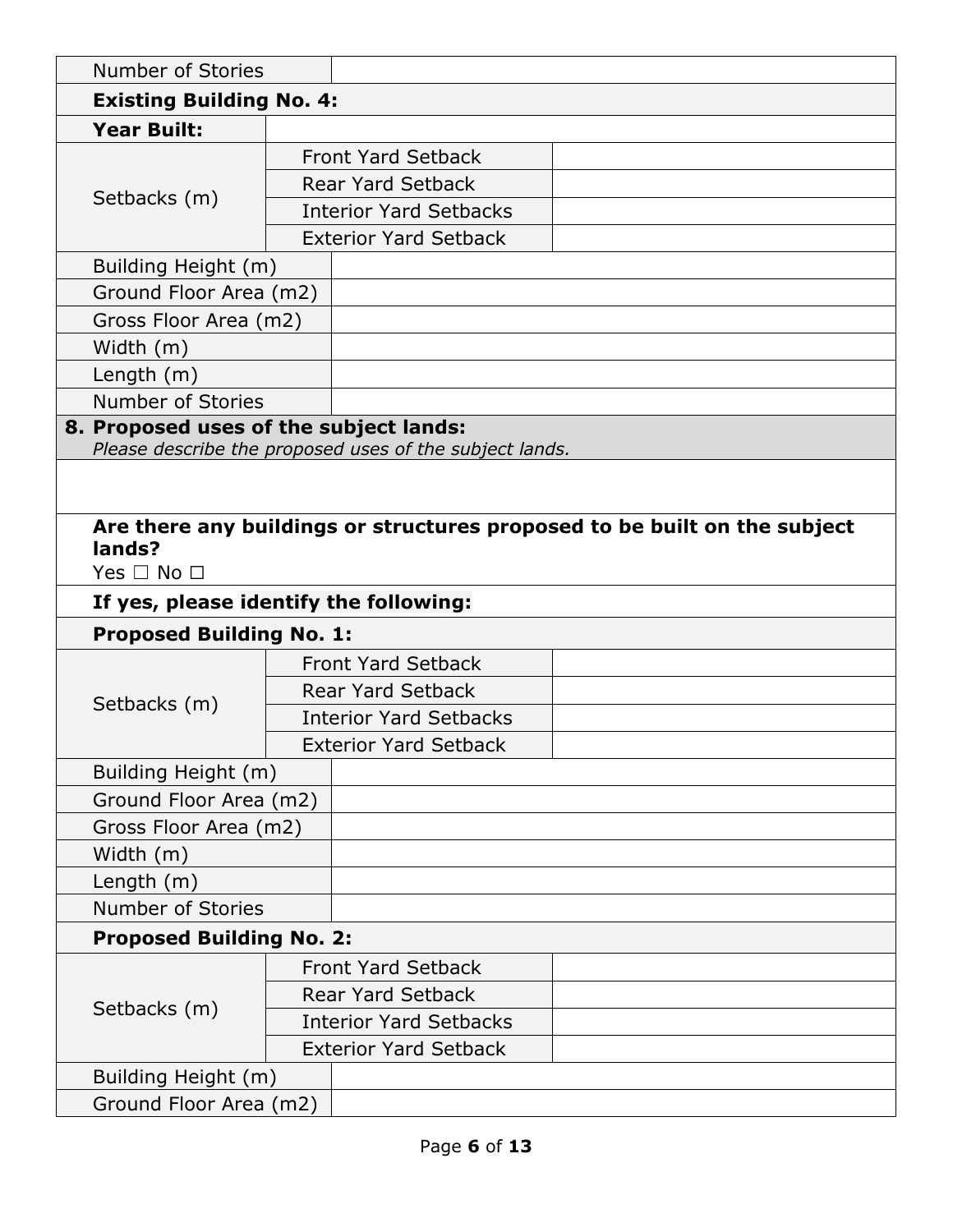| Gross Floor Area (m2) |  |
|-----------------------|--|
| Width (m)             |  |
| Length $(m)$          |  |
| Number of Stories     |  |

#### **9. Please include a survey showing the following:**

- The boundaries and dimensions of the subject land.
- The location, size and type of all existing and proposed buildings and structures on the subject land, indicating the distance of the buildings or structures from the front yard lot line, rear yard lot line and the side yard lot lines.
- The approximate location of all natural and artificial features on the subject land and on land that is adjacent to the subject land that, in the opinion of the applicant, may affect the application. Examples include buildings, railways, roads, watercourses, drainage ditches, river or stream banks, wetlands, wooded areas, wells and septic tanks.
- The current uses on land that is adjacent to the subject land.
- The location, width and name of any roads within or abutting the subject land, indicating whether it is an unopened road allowance, a public travelled road, a private road or a right of way.
- If access to the subject land is by water only, the location of the parking and docking facilities to be used.
- The location and nature of any easement affecting the subject land.

**All Minor Variance applications** for Minor Variances will **require an Ontario Land Surveyor to pin and verify the location of any proposed building or structure that is the subject of the application.** An affidavit or Plan of Survey signed by an Ontario Land Surveyor certifying the location and setback of the proposed building or structure(s) is required. The **high-water mark** (if applicable) **shall be identified** on the Plan of Survey.

**All Minor Variance applications on waterfront properties and legal non-complying properties shall submit a Plan of Survey** prepared, confirmed by on-the–ground site verification and certified by an Ontario Land Surveyor.

**Exceptions**: A new Plan of Survey is not required if an existing survey is deemed acceptable by the Township. A Plan of Survey is not required for Minor Variances for docks, height, or expansions further away from front lot lines.

**I/we certify that all statements and information provided in this application are true, accurate and current.**

X

Applicant/Authorized Agent

| Applicant/Authorized Agent |  |
|----------------------------|--|

| Date<br>- - - |  |
|---------------|--|
|               |  |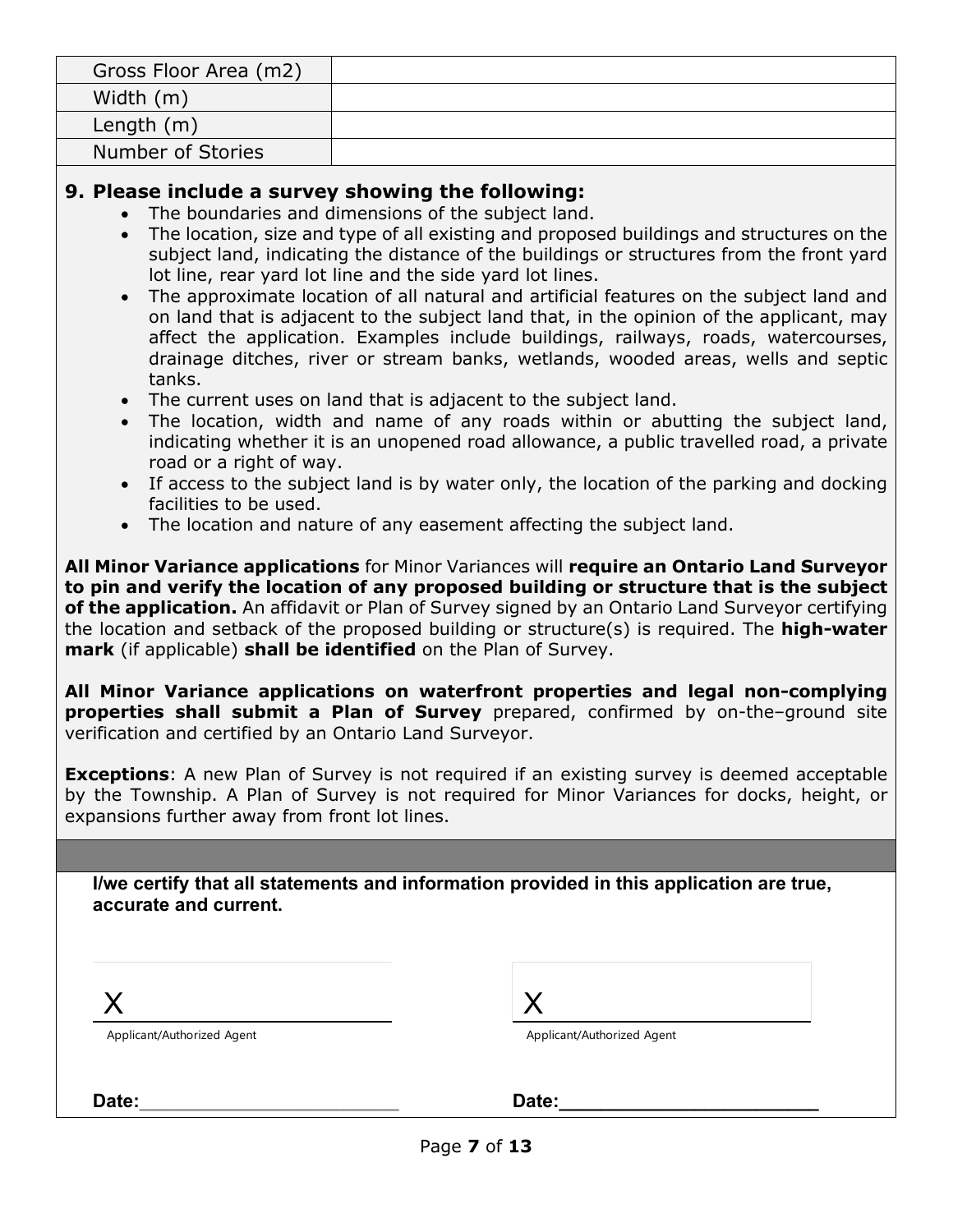## **NOTICE OF COLLECTION**

*Personal information on this form is collected under the authority of the Planning Act. All names addresses and comments included is material available to the public in accordance with the provisions of the Municipal Freedom of Information and Protection of Privacy Act.* 

*Questions regarding this collection and its release under the Act should be directed to the Township Clerk, 99 Lone Pine Road, Port Severn, Ontario L0K 1S0, telephone: 705-538-2337 extension 227 during business hours or via email to [kway@gbtownship.ca.](mailto:kway@gbtownship.ca)* 

## **AFFIDAVIT OR SWORN DECLARATION FOR THE PRESCRIBED INFORMATION**

I / We **EXECUTE:** The solemnly declare that all statements contained in this application and in all statements contained in all exhibits transmitted herewith are true and I / We make this solemn declaration conscientiously believing it to be true and knowing that it is of the same force and effect as if made under oath and by virtue of the Canada Evidence Act. I further agree for the purposes of the Municipal Freedom of Information and Protection Privacy Act, to authorize and consent to the use by of the disclosure to any person of public body of any personal information that is collected under the authority of the Planning Act for the purposes of processing the application.

DECLARED before me at the

|     |                    | of   |
|-----|--------------------|------|
|     |                    | in   |
| the |                    | of   |
|     |                    | this |
|     |                    |      |
|     | day of             |      |
| 20  |                    |      |
|     |                    |      |
|     |                    |      |
|     |                    |      |
|     |                    |      |
|     | X                  |      |
|     |                    |      |
|     | Commissioner, etc. |      |
|     |                    |      |
|     |                    |      |
|     |                    |      |
|     |                    |      |
|     |                    |      |
|     |                    |      |

 $\overline{\mathsf{X}}$ 

Registered Owner/Agent

If signed by an Agent, written authorization from the Registered Owner(s) must accompany the application or the authorization form below must be completed.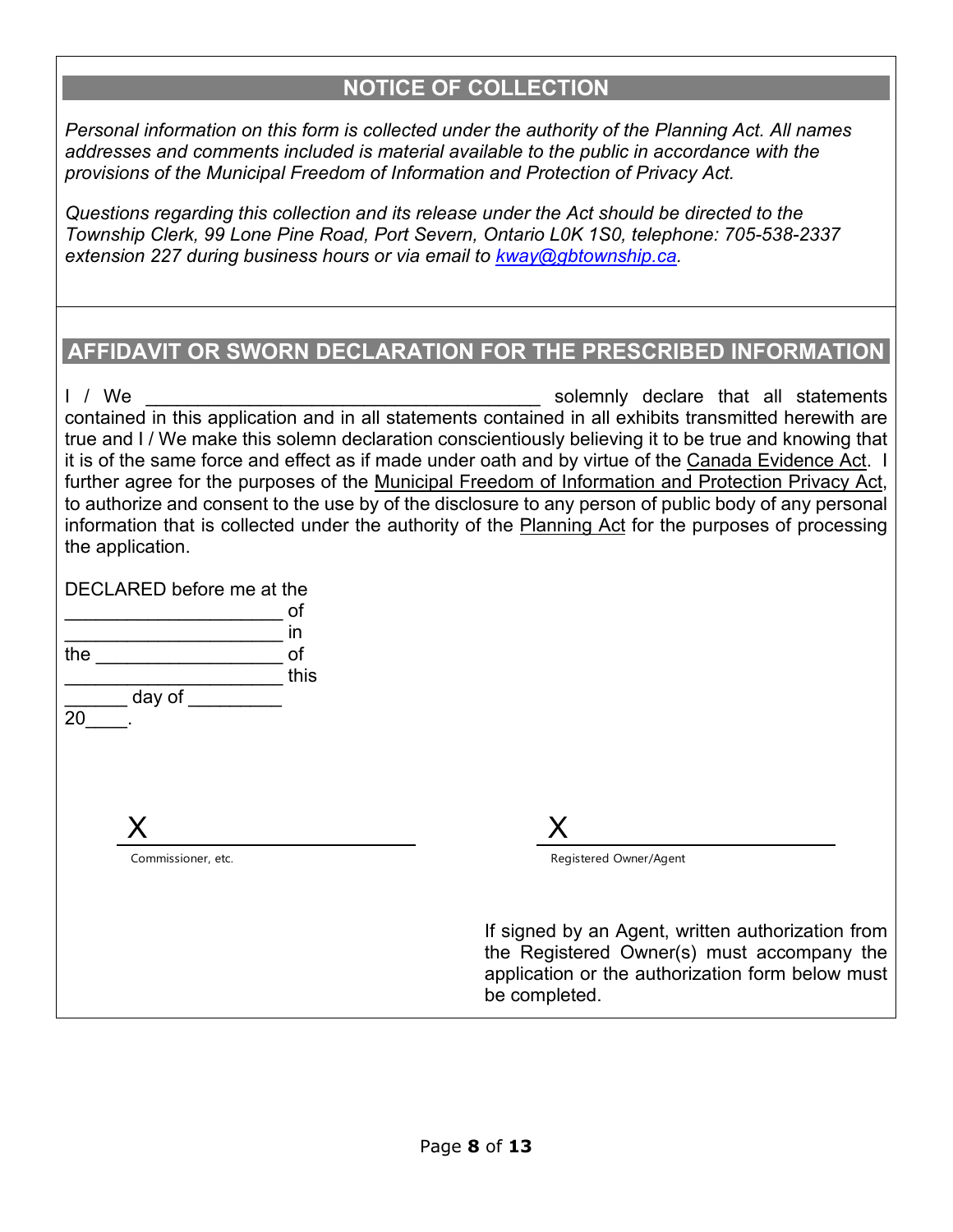## **AGENT AUTHORIZATION**

I / We \_\_\_\_\_\_\_\_\_\_\_\_\_\_\_\_\_\_\_\_\_\_\_\_\_\_\_\_\_\_\_\_\_\_ am / are the registered owner(s) of the land that is the subject of this application for consent and for the purposes of the Freedom of Information and Protection of Privacy Act, I / we authorize \_\_\_\_\_\_\_\_\_\_\_\_\_\_\_\_\_\_\_\_\_\_\_\_\_\_\_\_\_\_\_ to make this application on my / our behalf.

This authorization also allows the applicant to appear at any hearing(s) of the application and provide any information or material required by the Committee of Adjustment relevant to the application on my / our behalf.

**Date:** 

Registered Owner(s)

## **PERMISSION TO ENTER PROPERTY**

I / We **I** and the members of Council, members of the Committee of Adjustment, members of the staff of the Township of Georgian Bay and designated consultants to enter onto the above-noted property for the limited purposes of evaluating the merits of this application over the time this application is under consideration by the Township.

Date:  $\qquad \qquad \times$ 

Registered Owner(s)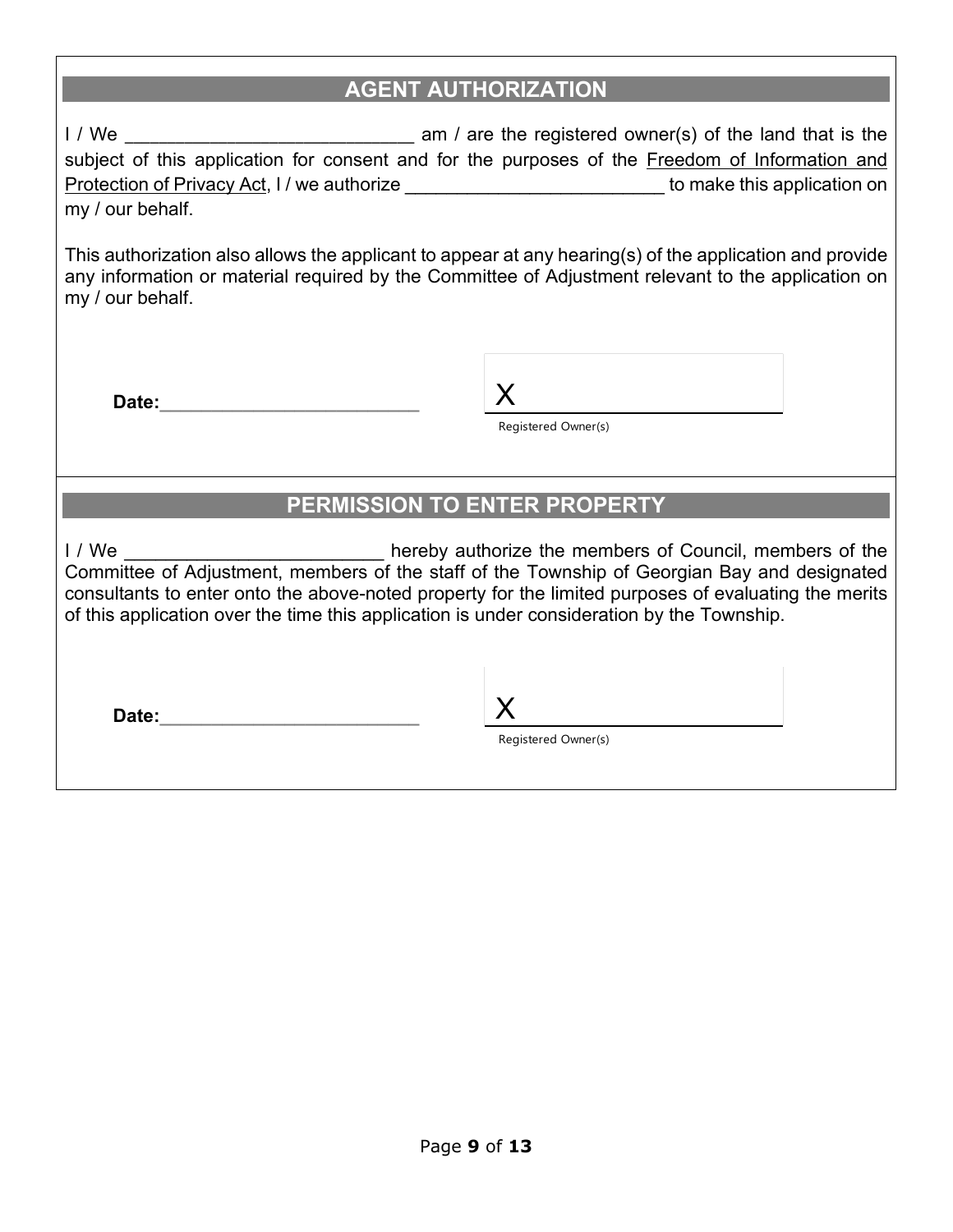## **POSTING NOTICE**

After your application is submitted, this office will provide you with a digital copy of the Posting Notice that the applicant/agent is responsible to have printed and posted in accordance with the Regulations of the *Planning Act* and "Posting Notice Guide" included with this application.

The purpose of this sign is to assist the reporting agencies in locating your property when they conduct a site inspection. This sign is also required as a form of Public Notice under Provincial Regulations. Accordingly, failure to comply with the posting of the sign will mean proper notice was not given and any approval given by the Committee of Adjustment under those circumstances can be challenged and it may be necessary to recirculate your application. Please do not remove the posted sign unless indicated by Township staff.

I/we acknowledge that the posting of this sign is required to satisfy requirements of the Planning Act for public notification related to the processing of the application and agree to not remove the Posting Notice until the day after the Public Hearing/Public Meeting.

I/we agree that it is the responsibility of the applicant to ensure the Posting Notice(s) is securely posted on the subject lands in accordance with the "Posting Notice Guide" so that it is **visible and legible at all times**.

I/we further acknowledge that it is the responsibility of the applicant to provide the Township with a dated photograph of the erected sign confirming that the Posting Notice(s) have been posted at least **thirty (30) days** prior to the Public Meeting date.

I/we further acknowledge that if confirmation has not been provided to the Township that the Positing Notice(s) was posted in accordance with the Regulations of the *Planning Act* and the "Posting Notice Guide", the application will be deferred and will be subject to the Re-Circulation Fee.

| Date: |                     |
|-------|---------------------|
|       | Registered Owner(s) |
|       |                     |
|       |                     |
|       |                     |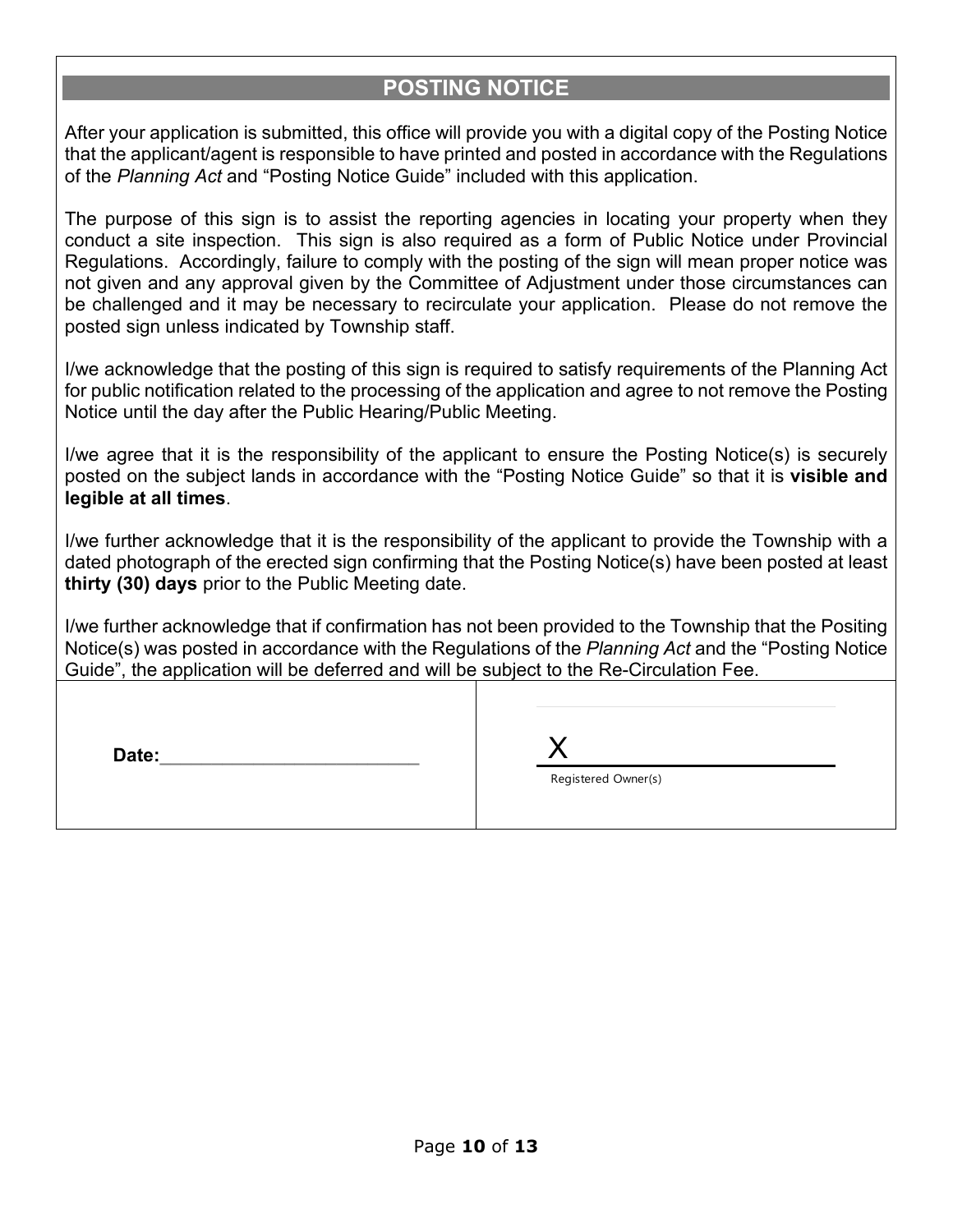## **POSTING NOTICE GUIDE**

The applicant/agent will be provided with a digital (i.e. .pdf) copy of the posting notice upon submission of a **complete** application.

The applicant is responsible for having the Posting Notice(s) printed on a 3' x 4' sign board and erected on the property in a conspicuous location in accordance with the requirements below.

On waterfront properties, one (1) of the required Posting Notices shall be erected on or at the dock or other shoreline structures to ensure that it is visible from the water.

| <b>Waterfront Properties</b>     |                                                                                                                                                                                          |                                                                                                                                                                                                                                                                                                                                                                                                                                      |  |
|----------------------------------|------------------------------------------------------------------------------------------------------------------------------------------------------------------------------------------|--------------------------------------------------------------------------------------------------------------------------------------------------------------------------------------------------------------------------------------------------------------------------------------------------------------------------------------------------------------------------------------------------------------------------------------|--|
| <b>Water Access Only</b>         | <b>Islands</b>                                                                                                                                                                           | Two (2) Posting Notice shall be erected. One (1) on<br>each opposite frontage.                                                                                                                                                                                                                                                                                                                                                       |  |
|                                  | <b>Through Lot</b>                                                                                                                                                                       | Two (2) Posting Notice shall be erected. One (1) on<br>each frontage.                                                                                                                                                                                                                                                                                                                                                                |  |
|                                  | <b>Single Frontage</b>                                                                                                                                                                   | One (1) Posting Notice shall be erected.                                                                                                                                                                                                                                                                                                                                                                                             |  |
| <b>Private Road</b>              | <b>Through Lot</b>                                                                                                                                                                       | Two (2) Posting Notice shall be erected.<br>One (1) at the intersection of the Private Road<br>with the nearest Public Road; and<br>One (1) on the developed frontage/shoreline.<br>If both shorelines/frontages are developed, a third<br>Posting Notice shall be erected, meaning a Posting<br>Notice will be erected on both developed shorelines<br>and at the intersection of the Private Road with the<br>nearest Public Road. |  |
|                                  | <b>Single Frontage</b>                                                                                                                                                                   | Two Posting Notice shall be erected. One (1) at the<br>intersection of the Private Road with the nearest<br>Public Road & One (1)<br>on the developed<br>shoreline/frontage.                                                                                                                                                                                                                                                         |  |
| <b>Public Road</b>               | Two (2) Posting Notices shall be erected. One (1) at the end of the<br>driveway accessing the subject lands from the Public Road & One (1) at<br>the developed shoreline.                |                                                                                                                                                                                                                                                                                                                                                                                                                                      |  |
| <b>Non-Waterfront Properties</b> |                                                                                                                                                                                          |                                                                                                                                                                                                                                                                                                                                                                                                                                      |  |
| <b>Private Road</b>              | Two (2) Posting Notices shall be erected. One (1) at the intersection of<br>the Private Road with the Public Road & One (1) at the intersection of the<br>driveway and the Private Road. |                                                                                                                                                                                                                                                                                                                                                                                                                                      |  |
| <b>Public Road</b>               | and the Public Road.<br>where it is visible from both roads.                                                                                                                             | One (1) Posting Notice shall be erected at the intersection of the driveway<br>If the subject property is a corner lot (i.e. having frontage on two (2)<br>roads) the Posting Notice shall be erected on the intersecting corner                                                                                                                                                                                                     |  |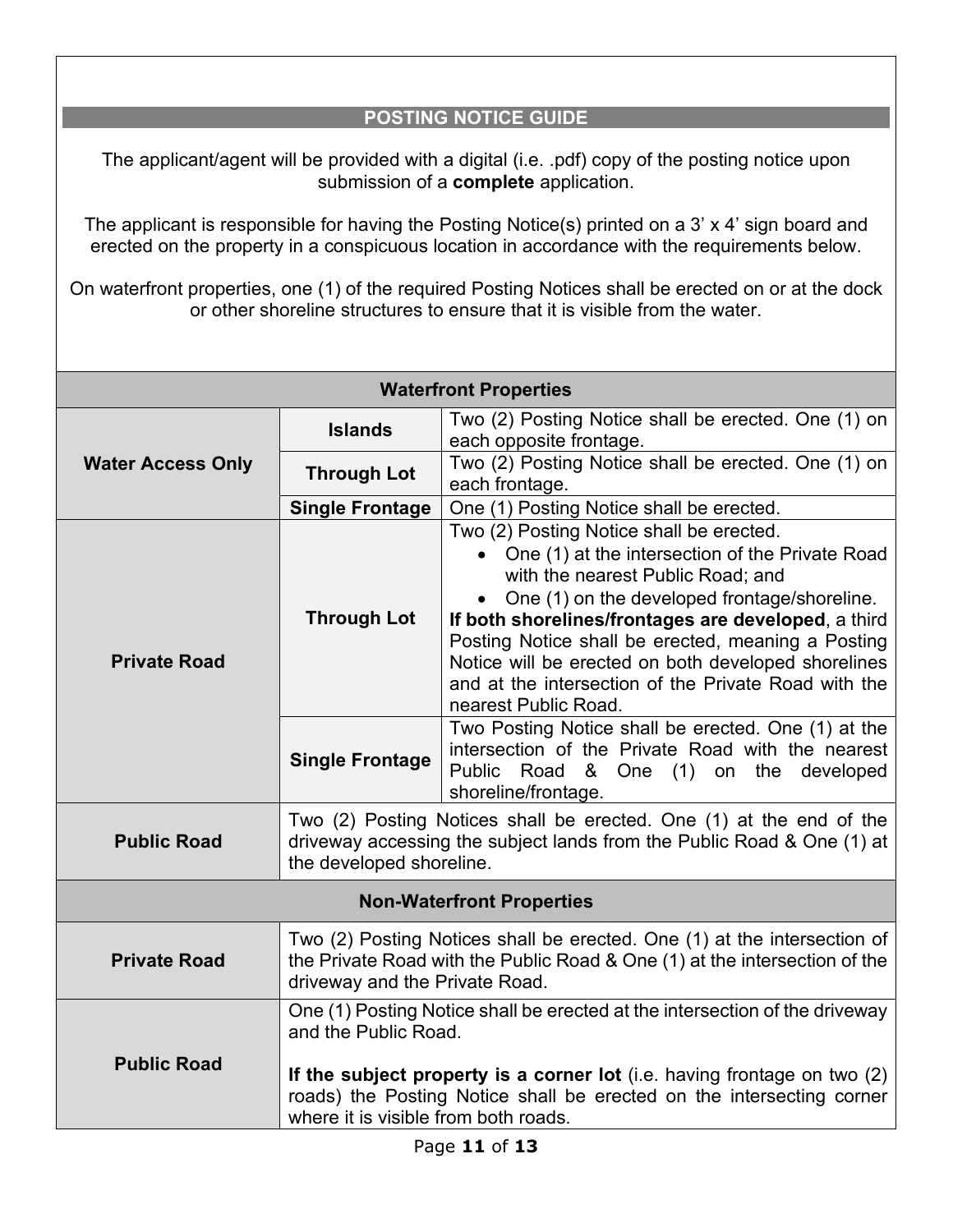|    | <u>THE PLANNING SERVICES AGREEMENT MUST BE SIGNED BY THE OWNER(S) OF THE SUBJECT PROPERTY EVEN IF AN</u><br><b>AGENT IS ACTING ON THEIR BEHALF</b>                                                                                                                                                                                                                                                                                                                                                                                                                                                                                                                                                                                                                                                                                                                                                                              |  |  |
|----|---------------------------------------------------------------------------------------------------------------------------------------------------------------------------------------------------------------------------------------------------------------------------------------------------------------------------------------------------------------------------------------------------------------------------------------------------------------------------------------------------------------------------------------------------------------------------------------------------------------------------------------------------------------------------------------------------------------------------------------------------------------------------------------------------------------------------------------------------------------------------------------------------------------------------------|--|--|
|    | PLANNING SERVICES AGREEMENT                                                                                                                                                                                                                                                                                                                                                                                                                                                                                                                                                                                                                                                                                                                                                                                                                                                                                                     |  |  |
|    | <b>Between</b>                                                                                                                                                                                                                                                                                                                                                                                                                                                                                                                                                                                                                                                                                                                                                                                                                                                                                                                  |  |  |
|    | The Corporation of the Township of Georgian Bay (hereinafter called the Township)                                                                                                                                                                                                                                                                                                                                                                                                                                                                                                                                                                                                                                                                                                                                                                                                                                               |  |  |
|    | -and-                                                                                                                                                                                                                                                                                                                                                                                                                                                                                                                                                                                                                                                                                                                                                                                                                                                                                                                           |  |  |
|    | <b>Owner(s)</b> (hereinafter called the Applicant)                                                                                                                                                                                                                                                                                                                                                                                                                                                                                                                                                                                                                                                                                                                                                                                                                                                                              |  |  |
|    | WHEREAS THIS AGREEMENT is entered into pursuant to the provisions of By-law 2014-75 of the Corporation of the Township of                                                                                                                                                                                                                                                                                                                                                                                                                                                                                                                                                                                                                                                                                                                                                                                                       |  |  |
|    | Georgian Bay                                                                                                                                                                                                                                                                                                                                                                                                                                                                                                                                                                                                                                                                                                                                                                                                                                                                                                                    |  |  |
| 1. | THIS AGREEMENT WITNESSES THAT IN CONSIDERATION OF THE MUTUALCOVENANTS SET OUT BELOW, THE<br><b>PARTIES AGREE AS FOLLOWS:</b>                                                                                                                                                                                                                                                                                                                                                                                                                                                                                                                                                                                                                                                                                                                                                                                                    |  |  |
|    | The Applicant agrees to provide the Township with the following:<br>a. any information in the Applicant's possession concerning the planning aspects of the application;<br>b. all surveys, drawings, sketches or plans, as required for the processing of the application; and<br>c. the applicable fee(s).                                                                                                                                                                                                                                                                                                                                                                                                                                                                                                                                                                                                                    |  |  |
| 2. | The Applicant hereby signifies and acknowledges the payment of the Planning Application Fee as established by The Township's<br>current Fees and Charges By-law as a fee at the time of filing of the application. The Applicant acknowledges that the planning<br>Application Fee represents the normal anticipated costs of the Township for the processing of the application. Should the Township<br>deem it necessary to retain outside professionals in order to process and consider the application, the cost of these services shall<br>be the responsibility of the Applicant. It is further acknowledged by the Applicant that all work on the processing of the application<br>and consideration of the application will stop should the cost of these services remain outstanding                                                                                                                                  |  |  |
| 3. | WHEREAS AN APPEAL HAS BEEN RECEIVED TO ANY OF THE FOLLOWING:<br>An application for a minor variance, a zoning by-law amendment, an official plan amendment, a consent application, or a site<br>plan agreement; AND if a Local Planning Appeal Tribunal Hearing is required, THEN a deposit of \$6,000 shall be submitted to<br>the Township by the Applicant prior to the submission of the request for approval to the Local Planning Appeal Tribunal (this<br>amount shall be for all fees and disbursements paid to the Township's Solicitor and expert witnesses called to testify by the<br>Township and for all disbursements incurred by the Township in connection with the application.) Any surplus funds shall be<br>refunded to the Applicant following final approval of the application. Should the costs referred to above exceed \$6,000.00, the<br>Applicant shall reimburse the Township for all such costs. |  |  |
| 4. | The Township agrees to process the application in accordance with the requirements of the Planning Act, R.S.O. 1990, Chapter<br>P.13.                                                                                                                                                                                                                                                                                                                                                                                                                                                                                                                                                                                                                                                                                                                                                                                           |  |  |
| 5. | Where the Township finds it necessary to make extensive use of professional assistance in preparation for a Local Planning<br>Appeal Tribunal Hearing, or where the Hearing is of more than two (2) days in duration, the Township may submit to the Applicant,<br>and the Applicant agrees to pay promptly, interim accounts from time to time in respect of all reasonable expenses incurred by<br>the Township, payment for which have been made by the Township or invoices for which have been received by the Township.                                                                                                                                                                                                                                                                                                                                                                                                   |  |  |
|    | WITNESS WHEREOF the Applicant and the Township has caused its corporate seal to be affixed over the signature of its respective<br>signing officers.                                                                                                                                                                                                                                                                                                                                                                                                                                                                                                                                                                                                                                                                                                                                                                            |  |  |
|    | SIGNED, SEALED AND DELIVERED in the presence of:                                                                                                                                                                                                                                                                                                                                                                                                                                                                                                                                                                                                                                                                                                                                                                                                                                                                                |  |  |
|    | Witness                                                                                                                                                                                                                                                                                                                                                                                                                                                                                                                                                                                                                                                                                                                                                                                                                                                                                                                         |  |  |
|    | Per: Signature of Owner(s)<br>$Date$ <sup><math>-</math></sup>                                                                                                                                                                                                                                                                                                                                                                                                                                                                                                                                                                                                                                                                                                                                                                                                                                                                  |  |  |
|    | Witness<br>The Corporation of the Township of Georgian Bay                                                                                                                                                                                                                                                                                                                                                                                                                                                                                                                                                                                                                                                                                                                                                                                                                                                                      |  |  |
|    | Date<br>Per:<br>Director of Planning or Designate                                                                                                                                                                                                                                                                                                                                                                                                                                                                                                                                                                                                                                                                                                                                                                                                                                                                               |  |  |
|    |                                                                                                                                                                                                                                                                                                                                                                                                                                                                                                                                                                                                                                                                                                                                                                                                                                                                                                                                 |  |  |